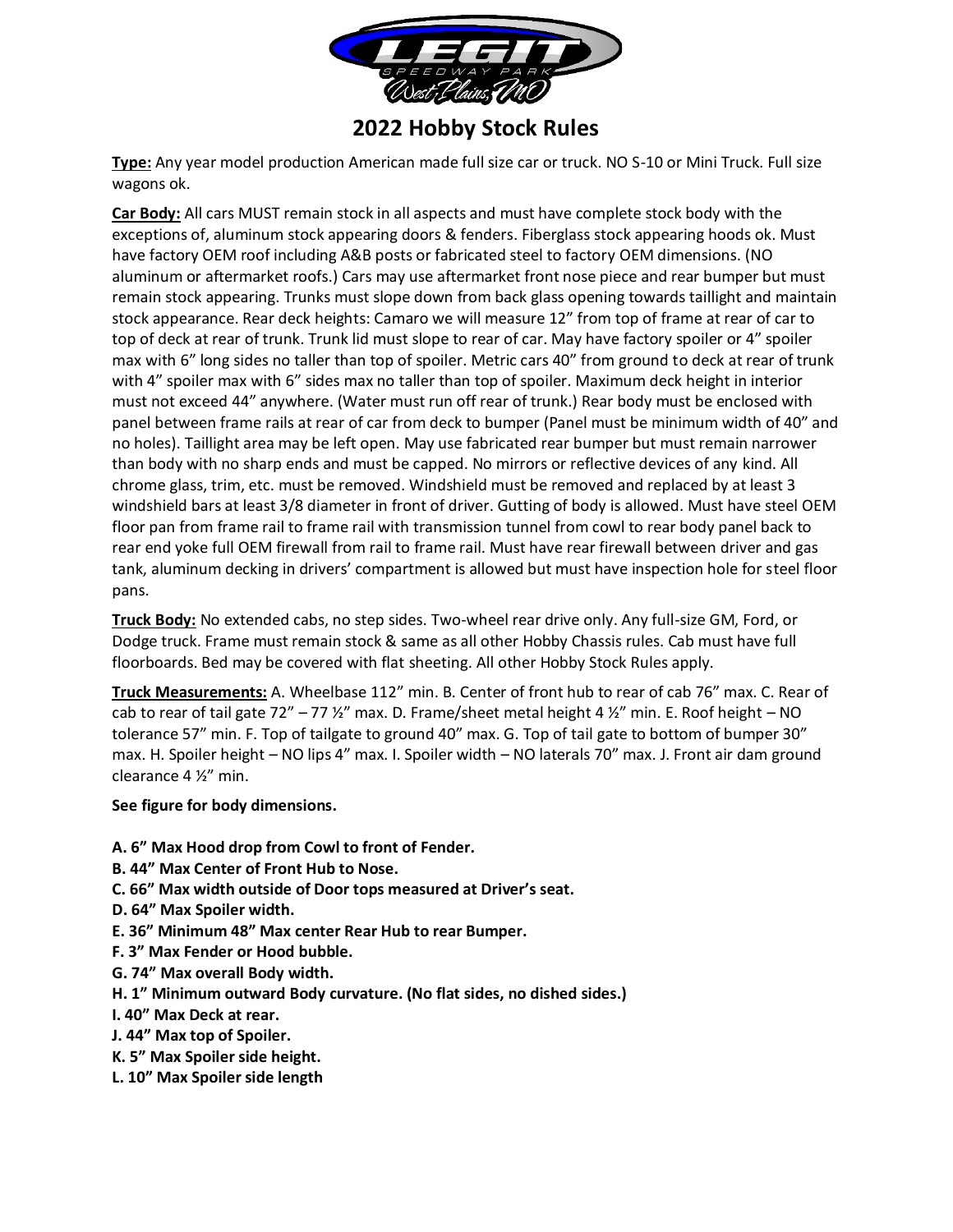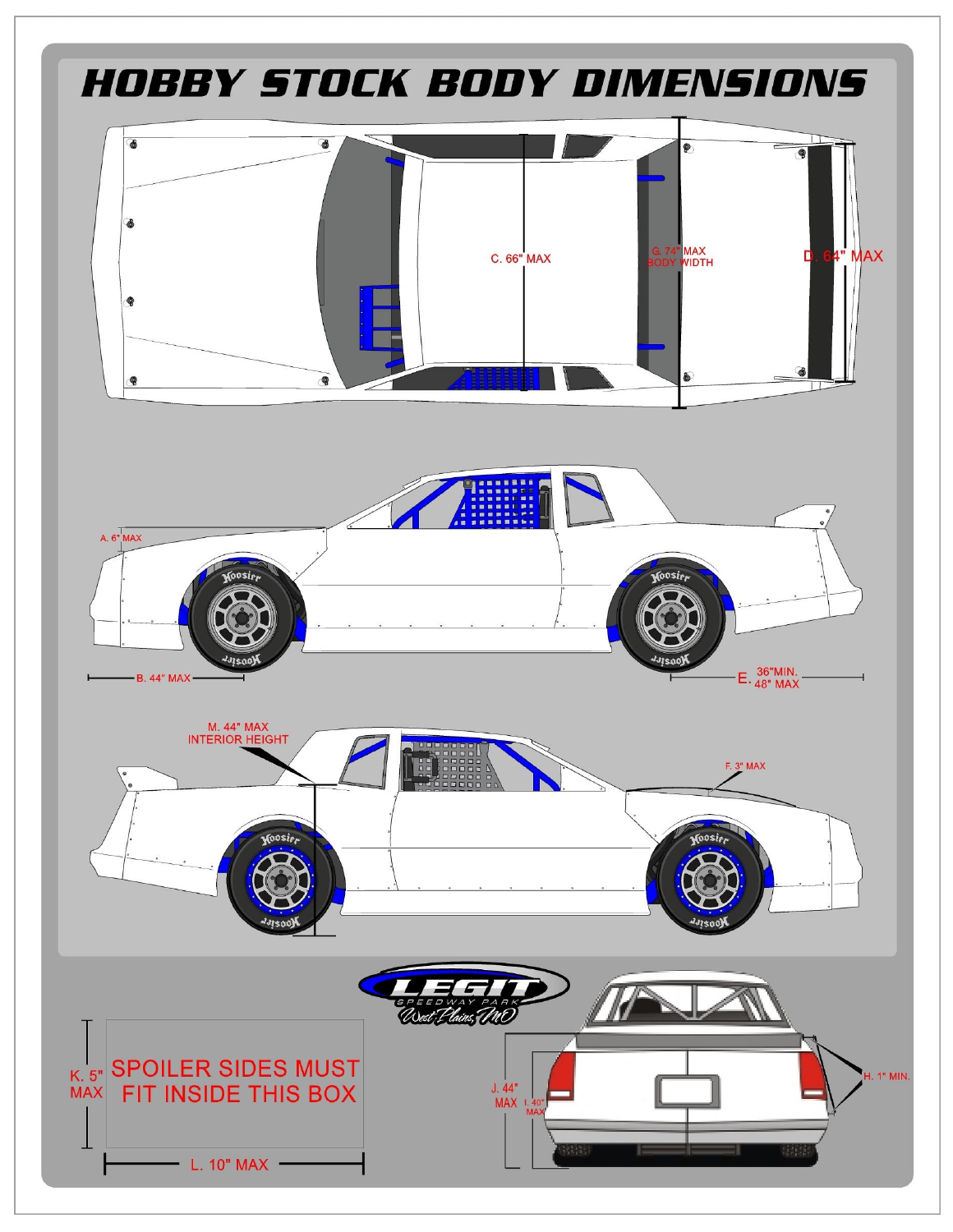Interior deck max 40". B-post side panels must be open and resemble OEM windows stock dimension & appearance. Roof must stop 6" short of rear deck. 108" wheel base minimum. No dishing or ramping of interior deck. All other Hobby Stock Rules apply.

**Frame:** NO twisted or altered frames. Must be stock to center of rear-end housing or rear most suspension mounting point (Must be stock width, thickness, and location to center of rear end. Not narrowed, shaved, twisted, or relocated). Straight rear axles only. No independent rear suspension. You can run late model body on older frame but must remain stock in all aspects no cutting moving or shortening of frame. (Exception is 1980 or newer Ford frame or any truck frame can be shortened to minimum of 108" wheelbase.) Chevy to Chevy, Ford to Ford, etc. Stock rear trailing arm mounts may not be moved on chassis. Uni-body must be tied together. Cage must be made of minimum 1 ½" x .095 roll bar tubing 1 ¾" x .095 highly recommended. Cage must be welded solid to steel frame, no bolting to floor pans.

**Wheelbase:** Wheel base must remain stock according to year model and no more than 1" difference from side to side. No cars with OEM wheel base less than 99" allowed. (Wheel base is measured from enter of front hub to center of rear hub on each side with wheels as straight as possible. Add measurement of left side and right side together and divide by 2 to determine wheelbase.)

**Appearance:** Must be numbered with 24" legible numbers both sides & top. All contingency sponsor decals must be installed to receive points. NO profanity on car. Crate engines must indicate crate on right front window post 2" legible letters.

**Safety:** Window net required (with or without arm restraints). Neck brace or restraint required. Full drivers SFI approved fire suit, safety gloves, & shoes required. Approved helmet (Snell SA2005, SA2010, or SA2015). Min. 3 lb. fire extinguisher required (properly mounted in drivers reach). RACEciever always required . No car allowed on track without all above.

**Seat & Belts:** Metal racing seats only. Five-point safety belts, sub-belt and shoulder harness required. Racing seat belts must be safety approved and less than 3 years old. Seats & seat belts must be bolted to frame or roll cage.

**Front Suspension:** GM to GM, Ford to Ford, etc. stock suspension. NO tubular A-Arms. NO gas reservoir shocks. Shocks must be all steel. Steel bushing allowed in front, upper, and lower control arms only. NO aftermarket parts. NO weight jack bolts. Stock mount front shocks. NO Schrader valve or adjustable shocks. Upper and lower A-Arm mount must be OEM in stock location adjustable front spring spacers allowed. If running sway bar must run OEM sway bar in OEM location. All mounting points must be stock and in stock locations. A-Arms and mounts must be stock and unaltered. Ball joints must be OEM style, press-in only. (No welded sleeve screw ins.) (Officials will be checking with jigs.) No bump stops or suspension limiting devices internal or external. NO chains or cables. No aluminum parts. No Helix springs.

**Rear Suspension:** May use 8 or 9" Ford or stock rear end. Trailing arms must remain stock for frame being used and be in stock location on chassis GM to GM, Ford to Ford, etc. All trailing arms and bushings must be in working order. No aluminum parts. No Schrader valves or adjustable shocks. No gas reservoir shocks. Shocks must be all steel. Cannot move spring forward back or side to side. Must be in stock location. Leaf springs can run lowering blocks but no adjustable lowering blocks. NO spring slider. NO type traction devices. NO roller bearings. NO heim ends. Must be stock type bushing, if it came with rubber bushing with steel insert it must remain that way. Aftermarket stock replacement ok. NO floating bird cages, coil overs, eliminators or any other traction devices allowed!!! NO weight jack bolts. Rear shocks must be in stock location. (If they came in front of the rear end they must remain there.) Fabricated mount ok heim ends ok on rear shocks only. Rear trailing arms no more then 2 7/8" from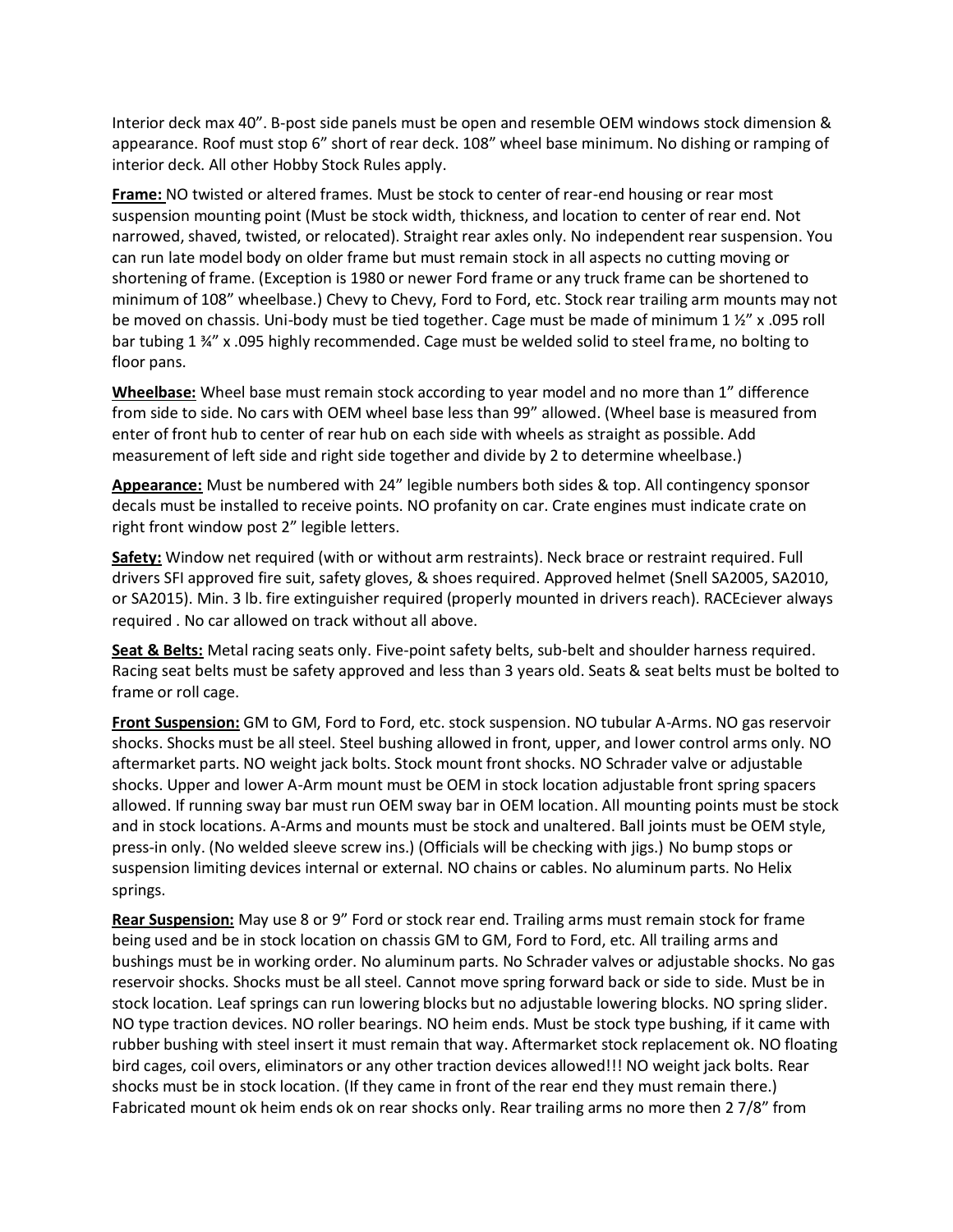bottom of housing to center of bolt. Same both sides. Upper control arms no more than 2 ½" from housing to center of bolt. Same both sides. NO adjustment holes allowed on rear end of chassis, must be stock location on chassis. Torque arms cars must use stock type arm, aftermarket replacement ok but must match OEM measurement nonadjustable, must use stock type bushing, front mount may be fabricated but cannot be adjustable. No suspension limiting devices. Leaf spring cars must have stock length rear shackle (3 ½" bolt to bolt on Camaro).

**Steering:** Removable steering wheel allowed. Steering quickner allowed. OEM rack and pinion steering allowed if car was originally equipped no aftermarket rack and pinion units. Steering box must be stock and in stock location steering components must be stock style and dimension. Spindles must be OEM & unaltered.

**Wheels:** Any 8" steel racing wheel. Bead lock allowed on right rear only. No mud plugs or wheel covers. No wide 5's. 8" wheels only.

**Tires:** Hoosier or American Racer 8" Asphalt take off on 8" wheel (Durometer 50 cold/47 hot min.) or Hoosier or American Racer G60 Mod tires on 8" wheel (Durometer 55 cold/52 hot min.). Grooving & siping ok.

**Tire Testing:** No softening or conditioning. Track Tire Testing policy in general rules applies.

**Brakes:** Rear drums may be replaced by disc, provided they are OEM components. Single piston cast iron OEM calipers on all four wheels. Rotors cannot be lightened or scalped and must be steel. Brakes must operate on all 4 wheels. No brake shut offs allowed. Aftermarket pedals allowed but no brake bias adjuster allowed in drivers reach.

**Rear ends & Drivelines:** Rear ends may be locked 8" or 9" Ford may be used on all car makes. Floater rear ends allowed. No ratchet rear ends or torque dividing differentials. No cambered rear ends allowed. No aluminum spools. Minimum 2" diameter driveshaft must be painted white. Must be steel and retained with steel safety strap or loop.

**Transmission:** 3 or 4 speed OEM with all forward and reverse gears functional. No direct drives. Bert, Brinn, or Falcon not allowed. Direct drive automatic transmissions not allowed. Automatic allowed and must have working torque converter. Power glides ok with working torque converter.

**Clutch:** Must have working clutch. Mini clutch allowed. No aluminum fly wheels. Clutch must be on fly wheel.

**Carburetor:** Must use unaltered gauge legal 4412 Holley 2-barrel 500 CFM (HP legal). All engine intake air must pass through ventura of carb. No bypass of air or air intake from any other location. Aftermarket metering block is permitted. No aerosol carbs allowed.

**Ignition:** HEI or aftermarket OEM style distributors allowed. NO adjustable timing control or magnetos allowed. NO MSD type ignition box allowed. Aftermarket ignition module and coil allowed. One 12 volt battery mounted in protected position and securely fastened.

**Battery:** Must be 12 volt and securely fastened inside roll cage area. (Gel cell recommended.)

**Starters:** Must be in working order and start race car.

**Fuel & Fuel System:** Racing gas only. No alcohol. No electric pumps or pressure systems. Fuel cell mandatory and must be securely mounted to frame. Fuel cell must not hang below rear end housing and must have metal can around cell. Race gas maximum specific gravity .745. No oxygenated fuels or additives. E85 fuel permitted for 602 crate engine use only.